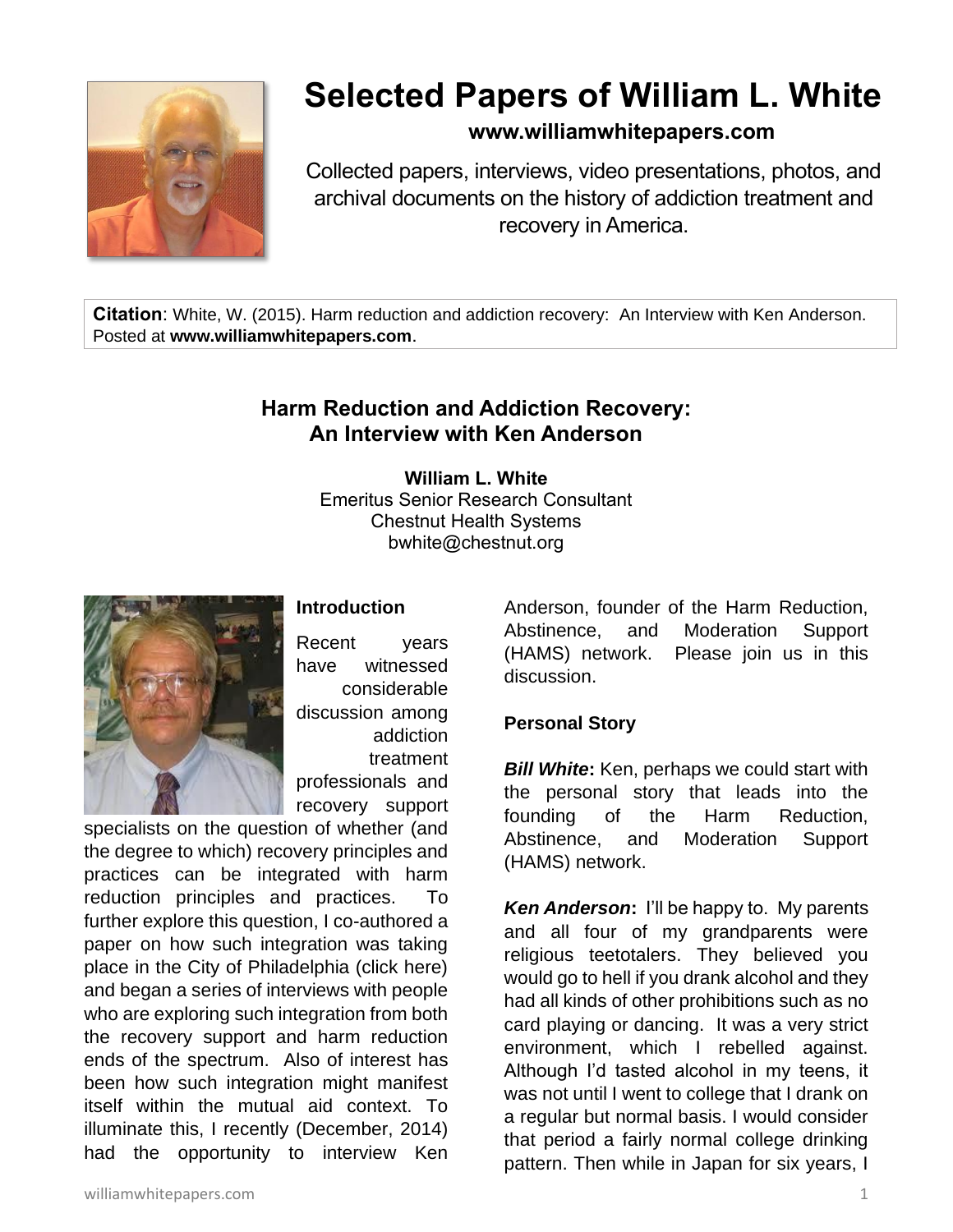had an unhappy relationship without access to any counseling or psychotherapy and started drinking heavily.

When I came back to the United States, I continued to drink heavily and was plagued with insomnia and depression. The heavy drinking continued until I was finishing my masters' degree in linguistics. I was not getting my dissertation finished and I realized I needed to cut back my drinking. So I decided I would drink one day a week and abstain six days a week. When I sought support for this, I found Moderation Management (MM). The group was actually meeting in Minneapolis at the time where I was living. Audrey Kishline [the founder of MM] was actually living there at the time. The first MM meeting I ever went to, there were only two people there, me and Audrey. I told her my plan of getting intoxicated once a week and abstaining six days, but she insisted this was not moderate drinking because I would be exceeding MM limits on number of drinks per day. I insisted that what I was proposing would be much better than my current state of drinking and passing out every night. We went back and forth debating what would work for me. That was my first experience with MM, and I actually did very well. I finished my masters' thesis and got my MA in Linguistics.

Then I worked part-time at the public library shelving books, which was not a very demanding job and I started drinking a lot again. I got in trouble for coming in to work hung over and still smelling of alcohol in the morning. When I got the ultimatum to go to AA or to be fired, I said, "I can't go there. I have tried that before and it did not work for me." (Anytime I've been connected with AA, I drank more than otherwise. It's always been I can't deal with being told that alcohol's powerful and I am powerless. It doesn't make any sense to me. Why would that make me not drink—if I believed that alcohol's more powerful than I am, then I can't stop. How can I possibly stop?) Well, I wound up unemployed and homeless.

I then sought sober housing from the county, but was told I could not get this until I went to treatment and AA. So I ended up in "wet housing" and lived there for two years. A lot of the guys living there were really good guys--heavy drinkers, but not as heavy as I thought they would be. Many did not drink every day. The program still conveyed the message, "Unless you want to go to AA, you are a bunch of worthless drunkards." There were some awful things that happened while I was there. Shortly after I arrived, there was a man that was having really major withdrawal in the bathroom. My friend there kept going to the office and saying, "You have to call the ambulance. He's going to die. He's having withdrawals." And the fellow in the office, kept saying, "No, we can't afford to call the ambulance for anybody." This guy was dead in the morning and was hauled out in a body bag. Not all the staff were as insensitive as this one, but this conveys some of the problems that can be found in such programs. Although some wet housing programs such as the one in Seattle meet the highest ideals of harm reduction, others like the one I lived at in Minnesota are operated by people who don't get the harm reduction concept at all. Another issue there was that you were not allowed to have a bank account. If you worked, you were expected to turn over 100% of your earnings to the house, which meant that you could not save money for a rent deposit and move out. If you expressed an interest in leaving, they said, "Well, if you want to do that, you have to go into our Christian Recovery Center." I didn't want anything to do with that. It was the whole religious thing that made me want to drink in the first place. So, it was very hard to get out of there, but finally did.

While in the wet housing program, I realized I needed to do something to put the brakes on my drinking before it got completely out of control, so I got re-involved online with Moderation Management. started commuting to one of the suburban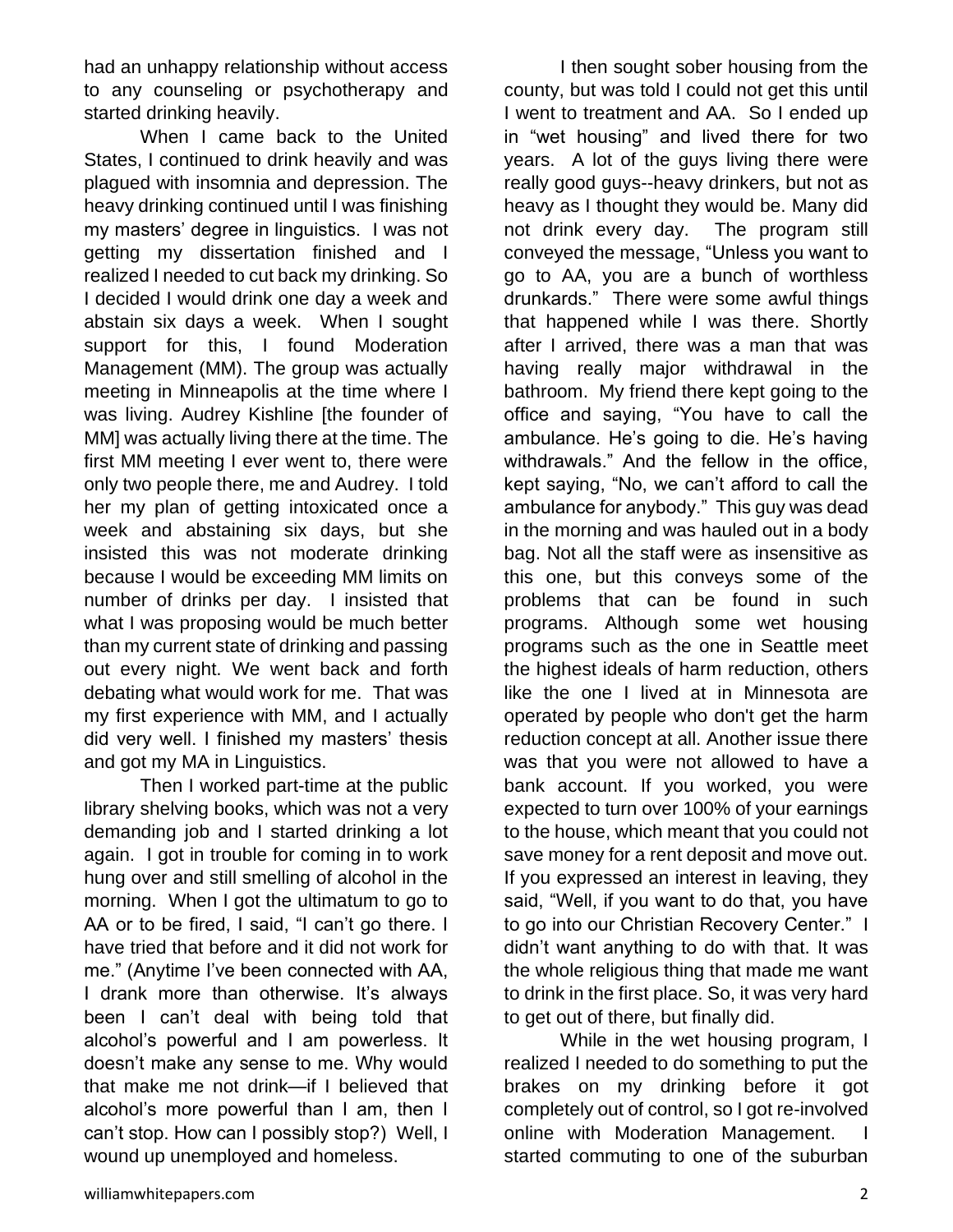libraries where there was easy computer access that allowed me to be online for hours a day. I got heavily involved with Moderation Management and became their Online Director while I was still homeless. The leaders of MM then brought me to New York City for a visit in 2003. We met at the Harm Reduction Coalition, which was my first encounter with the idea of harm reduction and such things as needle exchange programs. When I got back to Minneapolis, St. Paul area, I volunteered for a couple of years at the Minneapolis needle exchange program, Access Works.

Online, I started developing the whole harm reduction approach to alcohol problems, based on a lot of ideas I had been exposed to in the needle exchange program. It all focused on meeting people where they're at, encouraging and acknowledging every positive change, no matter how small. This was rather different from the MM program, which was more focused on "Okay, here's your drinking limits, it's four per day for men and fourteen in a week, and for a woman, it's nine in a week, and three in a day, and if you exceed either the daily or weekly limits, you don't belong here, you belong in an abstinence program." My view was, okay, you're drinking and getting drunk seven days a week and now you want to take one day off. Well, that's a good thing. Now, you do have to be careful if you have withdrawal, but if you're not having withdrawal, it's very good to take a day off and if you want to cut back from having twelve drinks every day to eleven drinks every day, that's a good change, too. If you want to stop drinking and driving but still continue drinking the same amount, that's a good change." I started encouraging everyone.

I ended up moving to New York City while still working as Online Director for Moderation Management, but they had a change of administration and I clashed with the new administrator, who didn't like the harm reduction approach I was advocating

and wanted to adhere more to the basic MM program. That clash led to me split with MM in August of 2006, and I created the HAMS program. HAMS become independent of MM in January 2007, was incorporated in August 2007, and was granted 501 (c) 3 status in November 2007.

#### **The HAMS Network**

**Bill White:** Could you describe HAMS for our readers who are unfamiliar with it?

*Ken Anderson***:** HAMS is a program that encourages any positive change in your drinking habits--from safer drinking to reduced drinking to quitting altogether.

*Bill White***:** What are some of the different approaches or tools of HAMS?

*Ken Anderson***:** Well, HAMS has seventeen "elements" (See Appendix). They are not "steps" because they can be done in any order, you can pick the ones you like, and you don't have to do the others. If you do one and it works and it changes all your problems, you're done. You don't have to do any others. The elements include strategies such as doing a cost-benefit analysis—the pros and cons of your current habits. People often do this several times in their journey. It's interesting because it changes; you'll feel one way when you're starting and look at it quite differently six months or five years later. People find this evidence-based approach to behavioral change very useful. Another one of the elements is to keep a drinking diary, chart or calendar. It's like a food diary that some people keep in Weight Watchers. This is another one that is very evidence-based; when people start recording their drinking numbers, the drinking changes even before they try to start cutting back. Because of the heightened consciousness of what they're doing, people start cutting back automatically. It's interesting because, originally, this tool was intended to get a baseline. People like Mark and Linda Sobell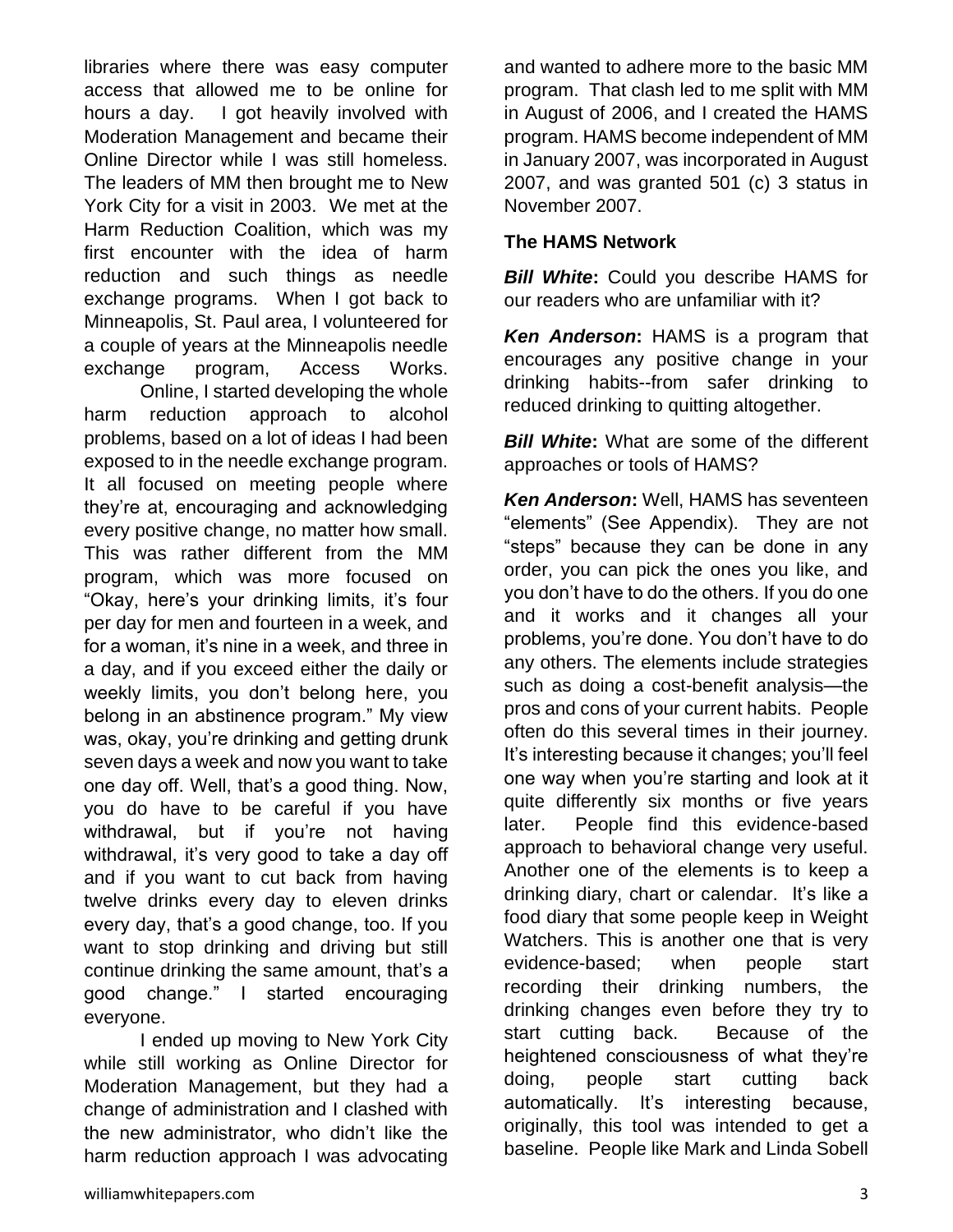discovered in their research back in the '70s that as soon as people start writing down how much they were drinking, they start cutting back. It's a very useful tool and then when you are consciously trying to cut back and writing down, too, it is quite effective.

We incorporate the idea of relapse prevention as described by Alan Marlatt. Our central message is don't beat yourself up if you're not perfect. Most people don't meet their goal on the first try, and slips are common. The more you make yourself miserable and call yourself a failure and a worthless person, the more you're going to feel rotten and the more you're going to want to drink. It's much better to forgive yourself and get right back on your plan, whether your plan is to quit, to cut back, be safe, or whatever.

#### **Strategies and Mechanisms of Support**

**Bill White:** I know that the elements are conveyed through the chat rooms and the group support. Could you describe some of these support mechanisms?

*Ken Anderson***:** Yes. We have real time chat that's at 9:00 p.m. eastern time, seven days a week. We have an e-mail group with the Yahoo Groups that is a listserv. You send in your message and it goes to every member of the group and anyone can answer. These forums allow people to raise questions and discuss issues of common concern. We're not experts on everything and we can't do psychotherapy, but we offer a supportive environment to discuss a wide variety of problems of living. We don't really have a lot of things that would be declared to be outside issues. As long as people are comfortable with them any and all subjects are welcome. The e-mail group is a selfgoverning organization so people can vote on what they want to do and what topics they are willing to talk about. We've even talked about politics and religion in the past, those taboo subjects. As long as people are happy

and comfortable talking about them, it's okay. If people say, "Now, this is bothering me," we'll say, "Okay, we're going to drop the subject and move on." We operate only with some very general guidelines that are posted on our website.

#### **HAMS Staffing and Funding**

*Bill White***:** Does HAMS have a staff or is it mostly run by volunteers?

*Ken Anderson***:** I'm the only paid staff member and my salary is \$300 a month. So, you can tell I'm not making a living from this (laughs). It is nice to have a paid Executive Director on paper, at least, for times when you're applying for funding. Funders often ask, "Do you have a paid Executive Director?" We can respond, "Oh, yes, we do." Underpaid, of course. We currently have four volunteers who host chats four nights a week so that I don't have to show up personally every night.

*Bill White:* Where does the funding come from that supports HAMS?

*Ken Anderson***:** Our financial statements and our form 990 are online on the website. In the 2013-2014 fiscal year, our biggest source of income was our Google Adwords Grant, which actually isn't a grant but is an in-kind donation of online ads that display when you do a search. We had over \$96,000 worth of free ads—our biggest source of income. Then, we received close to \$16,000 in royalties on our book sales, and we had close to \$2,000 in miscellaneous donations.

#### **HAMS Resources**

**Bill White:** Ken, you referenced the royalties. Could you describe the kinds of books or products that HAMS provides?

*Ken Anderson***:** Well, the major product is the book *[How to Change Your Drinking](http://www.amazon.com/gp/product/145383060X/ref=as_li_ss_tl?ie=UTF8&camp=211189&creative=373489&creativeASIN=145383060X&link_code=as3&tag=thhaharene-20)*, which is available in paperback and also on Kindle, The book sells for seventeen dollars in paperback and it sells for eight dollars in the Kindle edition. The book has an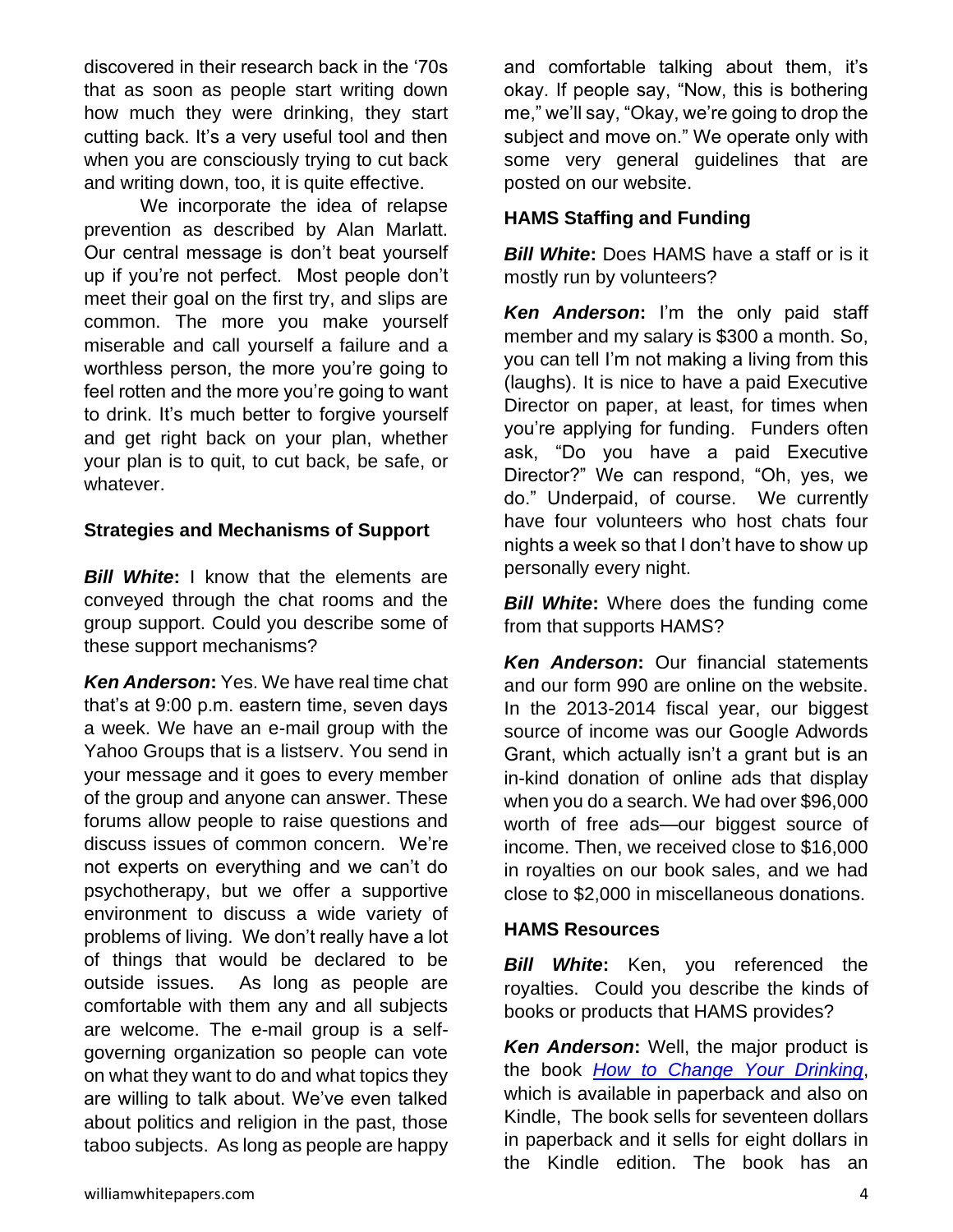introduction by Patt Denning of the Harm Reduction Therapy Center, San Francisco and a preface by the late Dr. Alan Marlatt who was at the University of Washington, Seattle. Other materials are available on our site at<http://www.hamsnetwork.org/>

*Bill White***:** Alan Marlatt and Pat Denning exerted a great influence on the emergence of harm reduction as a social movement. Are there other people that have really been influential to the work of HAMS?

*Ken Anderson***:** There's our Professional Advisory Board members who include Mary Ellen Barnes, Ph.D, Dan Bigg, Eric Conrad, Amy Lee Coy, Lance M. Dodes, M.D., Rae Eden Frank, Gabrielle Glaser, David J. Hanson, Ph. D., Daliah Heller, Ph. D., MPH, Tom Horvath, Ph. D., Adi Jaffe, Ph. D., Lee Ann Kaskutas, Dr. P. H., Marc Kern, Ph. D., Marc Lewis, Ph. D., Brian Murphy, LCSW, M Ed, Stanton Peele, Ph.D., J.D., Amanda Reiman, MSW, PhD, LeAnn Sharpe LCSW, Henry Steinberger, PhD, Tommi Stevens, Sima Stillings, MSW, LICSW, ACSW, SAP, MAC, Jenifer Talley, Ph. D.,Andrew Tatarsky Ph.D., Sheila Vakharia, Ph. D., William White, MA, Edward W. Wilson, Ph.D, and Adam Zimbardo, MFT.

Stanton Peele has been a really important influence on me ever since I read his books right after I got out of treatment. Stanton Peele's an important person. Andrew Tatarsky's work is also very important. Others that come to mind who've personally influence me are Lee Ann Kaskutas, Gene Hayman and this guy *Bill White*, who's on our Advisory Board and who's written a great book called, *Slaying the Dragon*, which I reference all the time. There are all kinds of people that I've been influenced by, not all of whom would consider themselves harm reductionists, but they're important scholars and have added a great deal to our knowledge.

#### **HAMS and the Harm Reduction Coalition**

*Bill White***:** HAMS has been part of the Harm Reduction Coalition for some time. One of the things that might surprise some of our readers was that White House ONDCP Director Michael Botticelli, a person in longterm addiction recovery, presented the keynote at the 2014 is last conference. It wasn't long ago that no government official was even allowed to use the term *harm reduction*. What do you think was the significance of Director Botticelli's presence at the conference?

*Ken Anderson***:** It was a very good thing. Two years ago then Director Gil Kerlikowske had sent a video address, but this year was the first time the drug czar was there in person. There's definitely a move towards incorporating harm reduction into the mainstream. There are still a lot of issues being raised in these discussions. The drug czar talked about eliminating all non-medical use of prescription drugs, which is not the way harm reductionists views things. It's not even the way the APA views drug abuse. The APA views drug abuse as problematic substance use and in the new edition of the DSM-5, they've removed legal problems as a problem because they say that's about the law not about personal problems caused by drugs. That's a problem caused by laws and their enforcement. So, recreational drug use is actually recognized by the APA as legitimate and, when we start looking at the numbers, which SAMHSA has published recently, seventy-five to ninety percent of people using drugs use them recreationally. Only twenty-five to ten percent have substance abuse or substance dependence, or in the new definition, a substance use disorder. It's a small number that fall into that category. The distinction is that harm reductionists want to reduce the harm associated with drug use rather than eliminate drug use per se.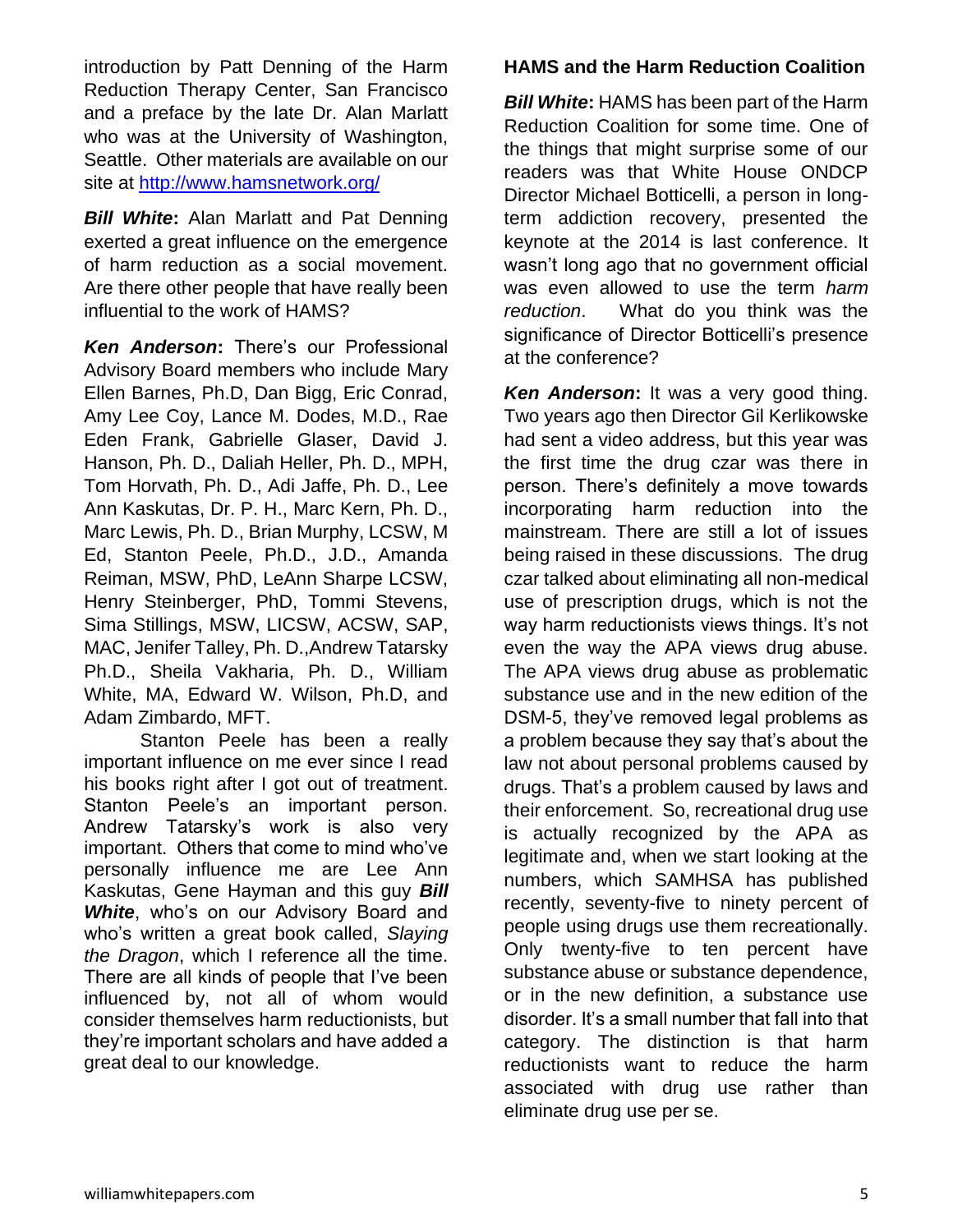#### **The Harm Reduction and Abstinence Divide**

**Bill White:** Ken, could you share your reflections on the historical divide between harm reduction and abstinence-based treatment and recovery support?

*Ken Anderson***:** Um, that's a big question. Yow. You have to look at the history of various things that were going on, which is something I've been looking at again recently. It probably starts with Marty Mann founding the National Council of Alcoholism and saying, "We have a solution to alcohol problems. The solution is basically the Twelve-Step program and the understanding of alcoholism as a disease what became the whole mainstream model of alcoholism treatment in the U.S. This spawned what became a big recovery movement that was nicely described in Andrew Meacham's book, *Selling Serenity.*  We went from not having a separate section for recovery in bookstores to every bookstore having one. But when we started looking at the research, this mainstream approach basically only appeals to a rather small segment of people with a substance abuse problems. There's a much larger segment of the population that really don't seem to benefit from this approach of abstinence, Twelve-Step spirituality, turn your life over to God, etc.

A second social force was born in the 1980s during the AIDS crisis and the rise of needle exchange programs. Some of the ideas for this new approach came from people like Edith Springer., Alan Marlatt and Dave Purchase (who is probably the first guy doing needle exchange out of his backpack in Tacoma, Washington. Dave was a biker ex-junkie who saw his friends dying from AIDS and said, "We have to stop this." It wasn't the scholars that really started this, it was former and active drug-users that said, "We have to save each other because nobody else is doing it." Abstinence-based treatment programs weren't making a dent in

the AIDS epidemic, but the gay rights movement and syringe exchanges did. This harm reduction approach collided with abstinence-based addiction treatment and with Twelve-Step people who believed that people either did the 12 Steps or died. But research tells us that people with addiction have a very high remission rate. The normal outcome of addiction is for people to get older and resolve addiction on their own without treatment or Twelve-Step groups. Hopefully, good treatment shortens the course a lot and it gets to some of the people that wouldn't be helped otherwise, but traditional treatment and harm reduction offer two very different views of alcohol and drug problems.

*Bill White:* How do you view the increasing calls for collaboration between harm reduction and recovery advocates?

*Ken Anderson***:** Well, I think a lot of people have changed on both sides. In particular, people are recognizing that there's room for and a need for multiple approaches. Different people respond to different things. It's about meeting people where they're at. It's about respecting people's rights to make their own choices and that includes all their own choices. If you choose to be in a Twelve-Step program, that's your right and if that's working for you, we respect the fact that you're successful with that. The basic harm reduction philosophy in its essence is supportive of everyone who succeeds with whatever path they're taking. So, these approaches should not be in conflict. I think there's a much greater willingness on both sides currently than there ever has been before to work together and to meet the individual where they are at and to provide them with what they need at the moment.

*Bill White***:** Do you see a day when full recovery will be a more visible option within harm reduction programs and harm reduction will be a more visible option within mainstream treatment programs?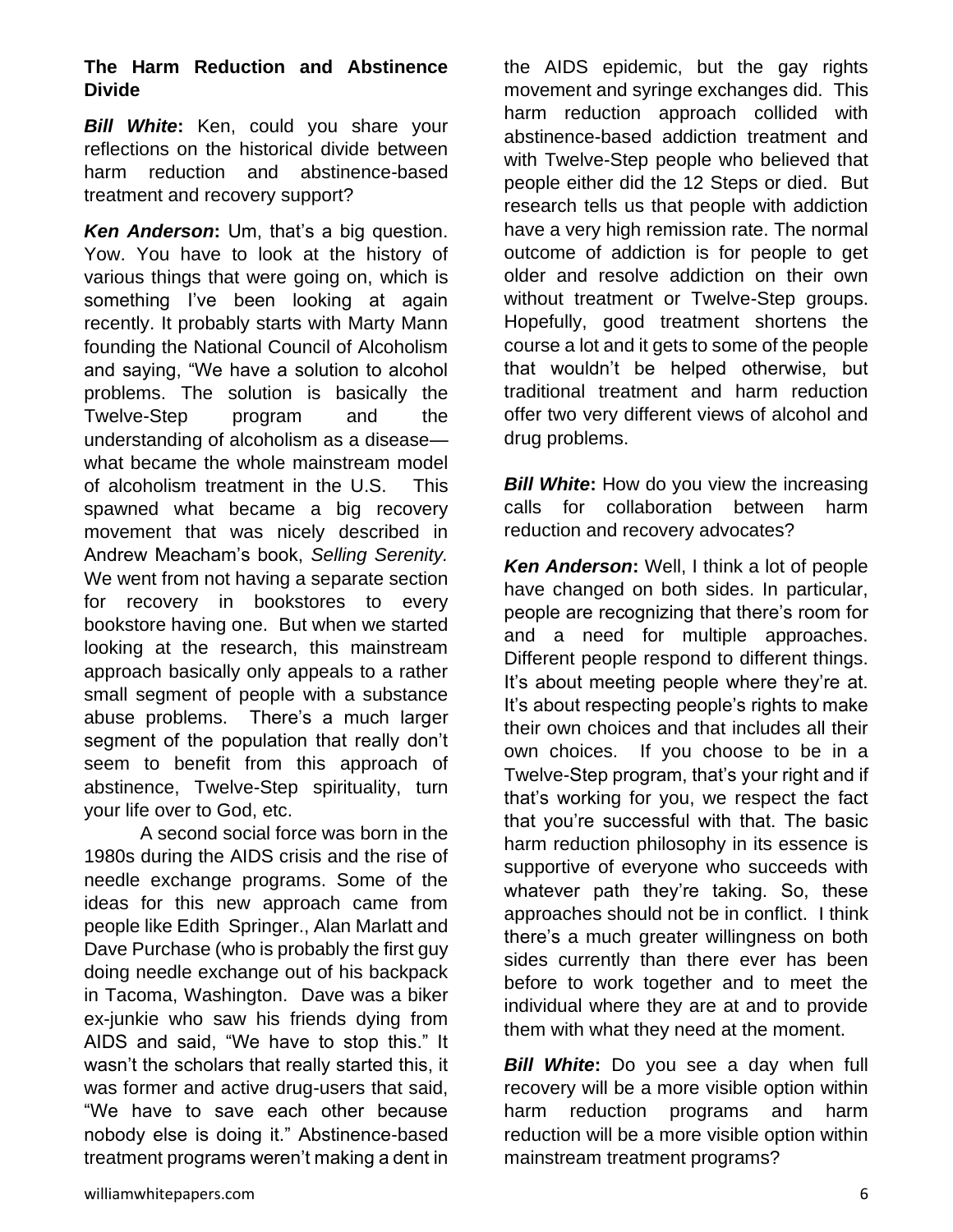*Ken Anderson***:** I think recovery has always been visible in needle exchange programs. Anytime I've worked there, about half the people I've worked with as staff or volunteers are in the traditional Twelve-Step recovery. This brought me into more acceptance of this approach. In my earlier days, I was very anti-Twelve-Step. Although sometimes, I'm still critical, but I've become much more accepting.

#### **Recovery within a Harm Reduction Perspective**

*Bill White***:** How has the increased contact across these boundaries influenced your understanding of recovery?

*Ken Anderson***:** This is one of the things I'm thinking about right now. I'm wondering how willing the recovery movement will be to embrace all forms of recovery, including non-abstinent recoveries that include moderation outcomes and other harm reduction outcomes. The recovery movement is fond of claiming twenty-threeand-a-half million Americans in recovery based on the survey question, "Did you once have a problem with drugs or alcohol that is no longer a problem for you?" Well, we know from the statistics from all the research studies that about half the people who overcame their drug and alcohol problems did so by cutting back rather that stopping use. The recovery movement loves that twenty-three-million figure. Are they willing to embrace the Americans within that number who are moderating their use? I'd love to go to Faces and Voices of Recovery and see both the claim of twenty-threemillion people in recovery AND the statements that half of them are moderating and that over ninety percent of all people in recovery achieved this without a Twelve-Step program.

#### **Policy Recommendations**

*Bill White:* You presented some of these ideas at the last Harm Reduction *Ken Anderson***:** Well, we definitely need to change how we treat drug use. We need to recognize that just as there are recreational, social drinkers, there are recreational drug users. Not only do they exist; they are the majority among users. We need to stop criminal sanctions for people using drugs, for buying drugs, for selling drugs. Drugs need to be sold legitimately. People that want to use them should be allowed to legally do so with the proviso that drug use does not excuse people from responsibility for committing crimes. If you kill somebody when you're driving drunk, you should get the same penalty as if you kill someone when you're driving sober. If you violate a law and that actually harms someone, there should be punishment for that. But drug use itself should not be criminalized.

I am a huge advocate for the reduction of drunk driving, but I think our current policies are half-assed because they only focus on the drinking half of the equation as being the problem instead of looking at both drinking and driving. For example, Japan has 2,100% fewer drunk driving fatalities than the US because everyone takes the train to and from the bars and drinking and driving is unthinkable to the average Japanese citizen. I personally would like to see the breathalyzer ignition interlock made standard equipment on every automobile in the US so that no one could drink and drive. After all, we did it with seatbelts. We could greatly reduce all auto accidents, not just those involving alcohol, by raising gas taxes, closing more streets to automobile traffic, and using the money raised to build public transportation. If you want to drive like a maniac go rent time on a speedway and do it there, not in my neighborhood where I am walking to the store as a pedestrian.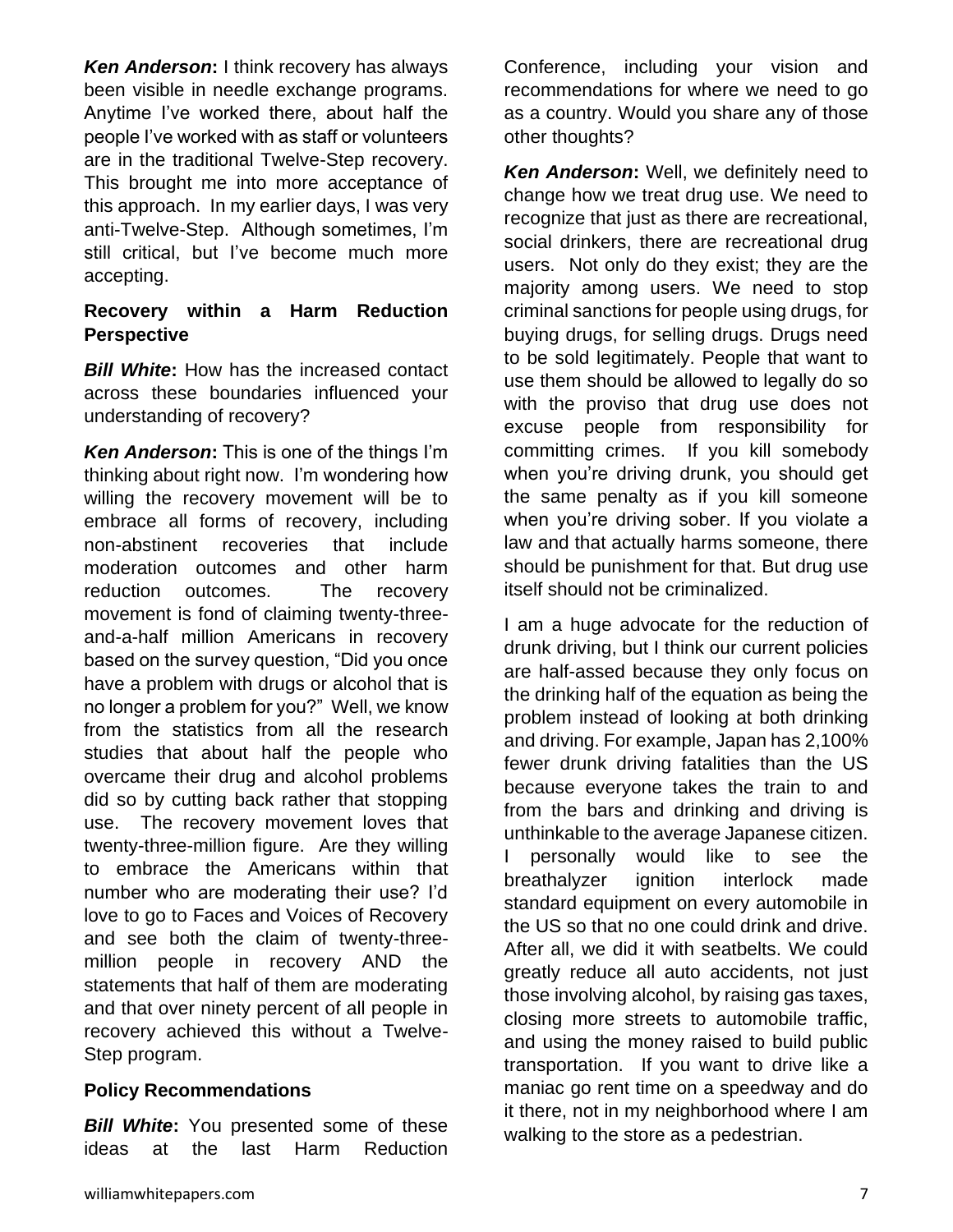Another huge problem is that our federal government actively opposes anything involving safer substance use. E-cigarettes are a perfect example; even though the studies indicate they are at least a hundredfold safer than conventional cigarettes our government has fought them tooth and nail because they allow people to enjoy the drug nicotine safely. Our government demonizes people who reduce their cigarette smoking instead of praising them for making an improvement. The only drugs that our government likes are the ones that are still under patent to the pharmaceutical companies and making them billions. Why should we put adults in prison for self-medicating their ADHD with methamphetamine yet allow psychiatrists to make money by prescribing the exact same methamphetamine to six year old children under the brand name Desoxyn?

#### **Personal Reflections**

*Bill White***:** You've been involved in the harm reduction movement for quite some time. What do you feel best about in terms of your involvement in this movement?

*Ken Anderson***:** What I feel best about is the personal transformation that took place in me when as a volunteer, I learned to say, "Thank you for using clean syringes." To be totally non-judgmental and to accept people on their own terms was very personally transformative for me.

*Bill White***:** Has harm reduction provided you a sustainable framework to resolve the alcohol problems you described experiencing at the beginning of the interview?

*Ken Anderson***:** Yes it has. For thirteen years, I've been very stable. My preferred drinking pattern is to abstain six days a week and to drink one day. Sometimes, I'll vary Appendix

that and abstain five days and drink two days. And there are also times when I vary that and abstain all seven days. But most of the time, it's six days off and one day on. When I drink, I drink to intoxication. I buy a fifth of whiskey. I take it home. I eat well, get well-hydrated, watch the movies, and drink it over a period of about eight hours or so, go to sleep, and then I'm done for the week. It's time to get back to work. This is definitely not a moderate drinking pattern, but it's definitely a pattern that works for me. It's much better than when I was drinking a fifth four nights a week or drinking half a liter seven nights a week or some of my earlier patterns, which were much heavier use. It's a great reduction. And it's always planned so it's not on a work night. I never leave the house when I'm drinking. So, I don't worry about drinking and driving or any of that. I have not gotten into trouble while drinking in many, many years. I've been pretty stable for about the last twelve years and I'm in a pattern that works for me, although some people would say that I haven't recovered—that I'm still a binge drinker. Well, why should I change to satisfy them when I am satisfied myself?

**Bill White:** Ken, thank you for taking the time to share your work with HAMS and your views on harm reduction.

**Acknowledgement**: Support for this interview series is provided by the Great Lakes Addiction Technology Transfer Center (ATTC) through a cooperative agreement from the Substance Abuse and Mental Health Services Administration (SAMHSA) Center for Substance Abuse Treatment (CSAT). The opinions expressed herein are the view of the authors and do not reflect the official position of the Department of Health and Human Services (DHHS), SAMHSA or CSAT.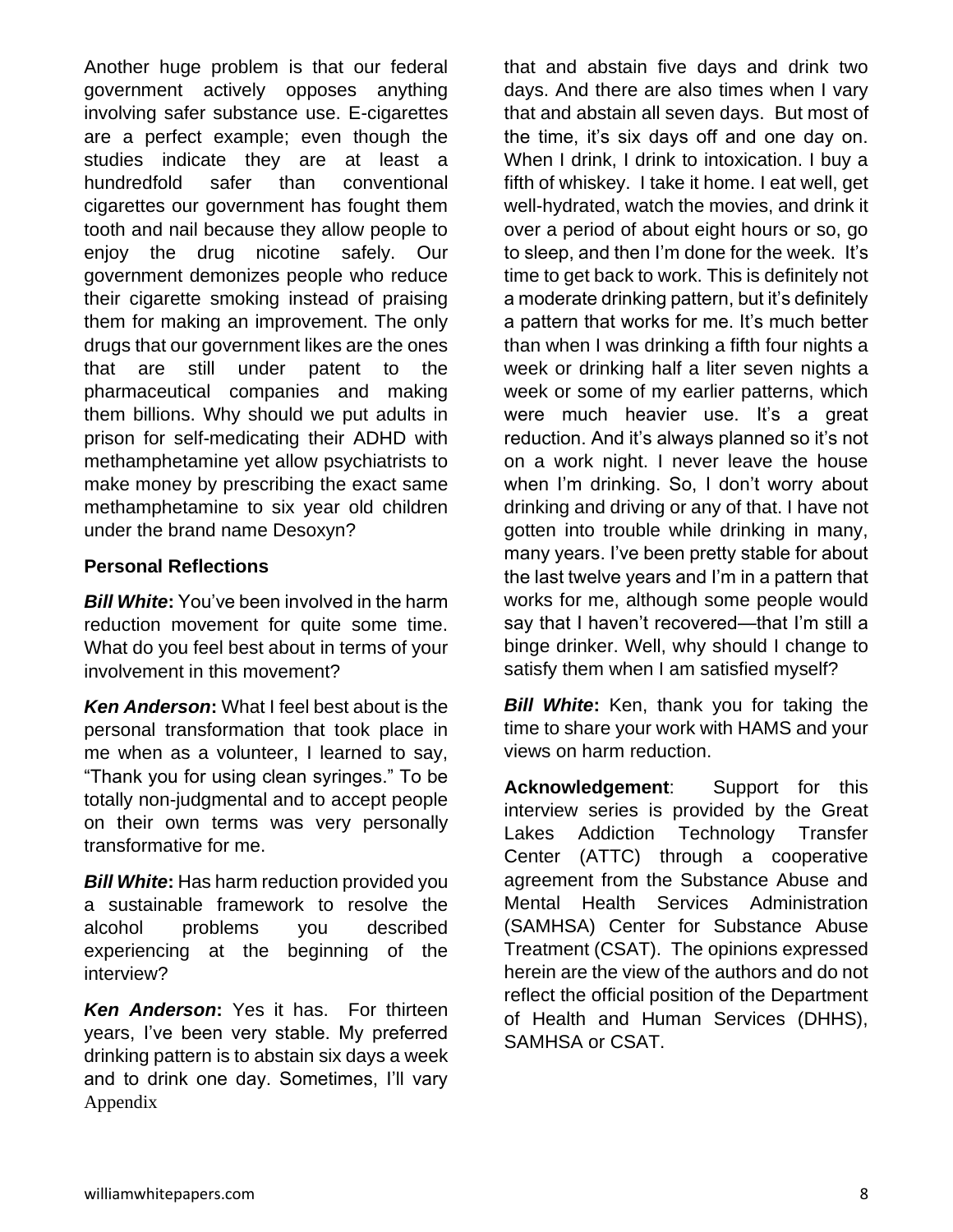## **1. Do a Cost Benefit Analysis (CBA) of your drinking** [My Drinking CBA](http://www.hamsnetwork.org/mydrinkingcba.pdf) [Sample Drinking CBA](http://www.hamsnetwork.org/sampledrinkingcba.pdf) [My Generalized CBA](http://www.hamsnetwork.org/mygeneralizedcba.pdf) [Sample Generalized CBA](http://www.hamsnetwork.org/samplegeneralizedcba.pdf)

**2. Choose a drinking goal--safer drinking, reduced drinking, or quitting** [My Drinking Goal Worksheet](http://www.hamsnetwork.org/drinkinggoal.pdf) [Sample Drinking Goal Worksheet](http://www.hamsnetwork.org/sampledrinkinggoal.pdf)

**3. Learn about risk ranking and rank your risks** [My Risk Ranking Worksheet](http://www.hamsnetwork.org/risk.pdf) [Sample Risk Ranking Worksheet](http://www.hamsnetwork.org/risksample.pdf)

**4. Learn about the HAMS tools and strategies for changing your drinking** [The HAMS Toolbox](http://www.hamsnetwork.org/toolbox)

## **5. Make a plan to achieve your drinking goal**

[My Drinking Plan Worksheet](http://www.hamsnetwork.org/planworksheet.pdf) [Sample Drinking Plan Worksheet](http://www.hamsnetwork.org/sampleplanworksheet.pdf)

**6. Use alcohol-free time to reset your drinking habits** [My Alcohol Free Day](http://www.hamsnetwork.org/myabs)

**7. Learn to cope without booze** [RET Worksheet](http://www.hamsnetwork.org/retworksheet.pdf)

## **8. Address outside issues that affect drinking**

## **9. Learn to have fun without booze**

[Alcohol-Free Fun Worksheet](http://www.hamsnetwork.org/alcoholfreefun.pdf)

## **10. Learn to believe in yourself**

[A Self-Confidence Enhancement Exercise](http://www.hamsnetwork.org/selfconfidence.pdf)

## **11. Use a chart to plan and track your drinks and drinking behaviors day by day** [My Drinking Chart](http://www.hamsnetwork.org/mychart.pdf) [Sample Drinking Chart](http://www.hamsnetwork.org/samplechart.pdf)

[My Risk Tracking Chart](http://www.hamsnetwork.org/myrisk.pdf) [Sample Risk Tracking Chart](http://www.hamsnetwork.org/samplerisk.pdf)

## **12. Evaluate your progress - honestly report struggles - revise plans or goals as needed**

williamwhitepapers.com 3.9 and 2.0 million which williamwhitepapers.com 3.9 and 3.9 and 3.9 and 3.9 and 3.9 and 3.9 and 3.9 and 3.9 and 3.9 and 3.9 and 3.9 and 3.9 and 3.9 and 3.9 and 3.9 and 3.9 and 3.9 and 3.9 and 3.9 an